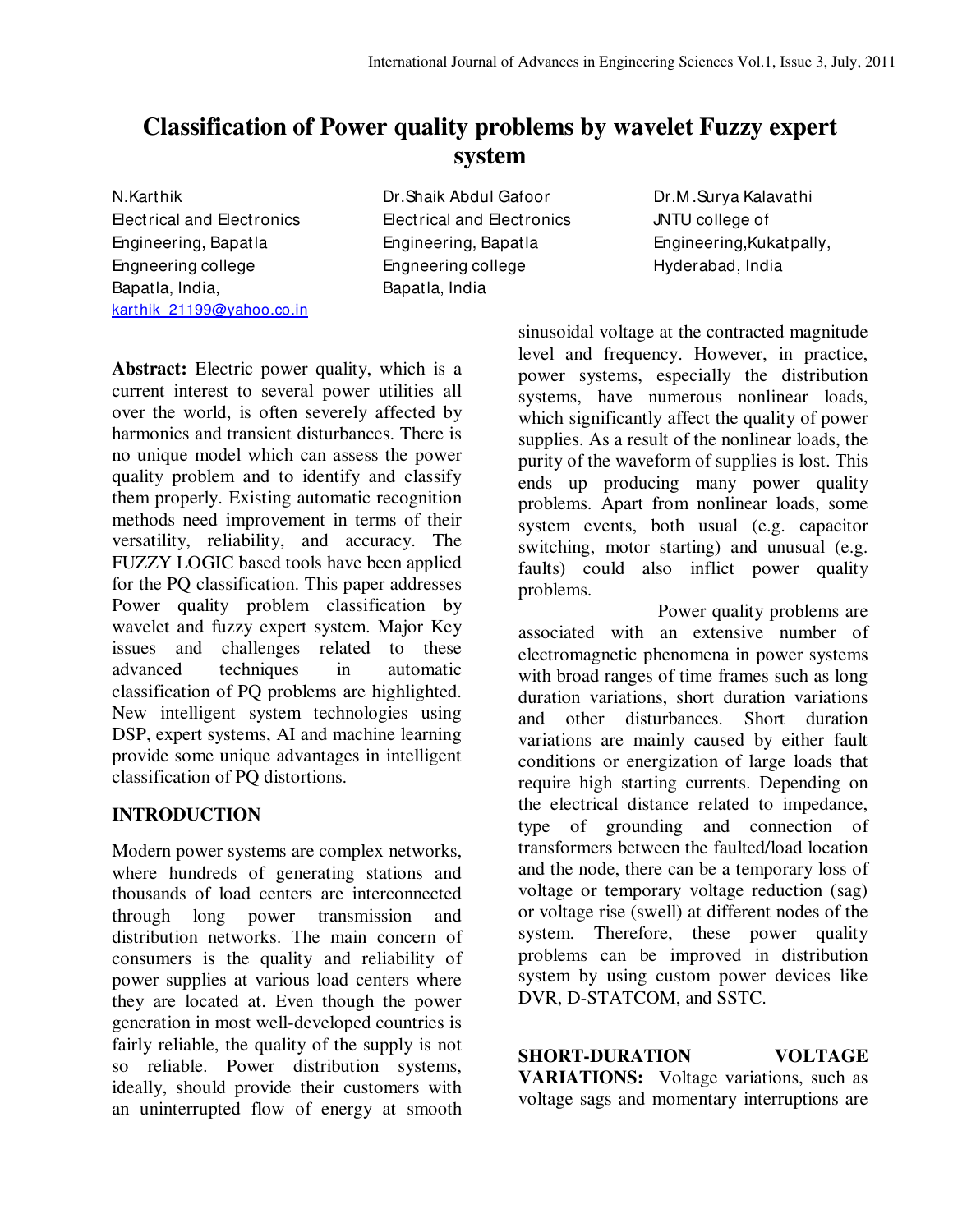two of the most important power quality concerns for customers.

**Voltage Sags (dips) :** One of the most common power quality problems today is voltage sags. Voltage sag is a short time event during which a reduction in r.m.s voltage magnitude occurs. Despite a short duration, a small deviation from the nominal voltage can result in serious disturbances.

**Definition of Voltage Dips :** Voltage sag is defined as a sudden reduction of supply voltage down 90% to 10% of nominal, followed by a recovery after a short period of time. A typical duration of sag is, according to the standard, l0 ms to 1 minute. Voltage sag can cause loss of production in automated processes since voltage sag can trip a motor or cause its controller to malfunction. An appearance of r.m.s voltage sag is shown in Figure 2.1



A three-phase voltage study of voltage dips results in two main groups, balanced and unbalanced voltage dips. A balanced voltage dip has an equal magnitude in all phases and a phase shift of  $120^{\circ}$  between the voltages, as shown in Figure 2



#### **Figure 3: A Balanced 3-Phase Voltage Sag**

 Unbalanced voltage dips do not have the same magnitude in all phases or a phase shift of  $120^0$  between the phases. An example of unbalanced voltage dip caused by LLG fault is shown in Figure 2.3



## **Figure 4: An Unbalanced 3-Phase Voltage Sag**

**Sources and Occurrences Voltage Sag :** A voltage dip is caused by a fault in the utility system, a fault within the customer's facility or a large increase of the load current, like starting a motor or transformer energizing. Typical faults are single-phase or multiplephase short circuits, which leads to high currents. The high current results in a voltage drop over the network impedance. At the fault location the voltage in the faulted phases drops close to zero, whereas in the non-faulted phases it remains more or less unchanged (solidly grounded system). Many short circuits are initiated by over voltages.

**Voltage Swells** : Voltage swell, on the other hand, is defined as a sudden increasing of supply voltage up 1l0% to 180% in rms voltage at the network fundamental frequency with duration from 10 ms to 1 minute. Switching off a large inductive load or energizing a large capacitor bank is a typical system event that causes swells [4]. An appearance of r.m.s voltage swell is shown in Figure 2.4



 **Figure 5: Voltage swell** 

**Sources and Occurrences Voltage Swells:**  As with sags, swells usually associated with system fault conditions, but they are not as common as voltage sags. A swell can occur due to a single line-to ground fault on the system, which can also result in a temporary voltage rise on the un-faulted phases. This is especially true in ungrounded or floating ground delta systems, where the sudden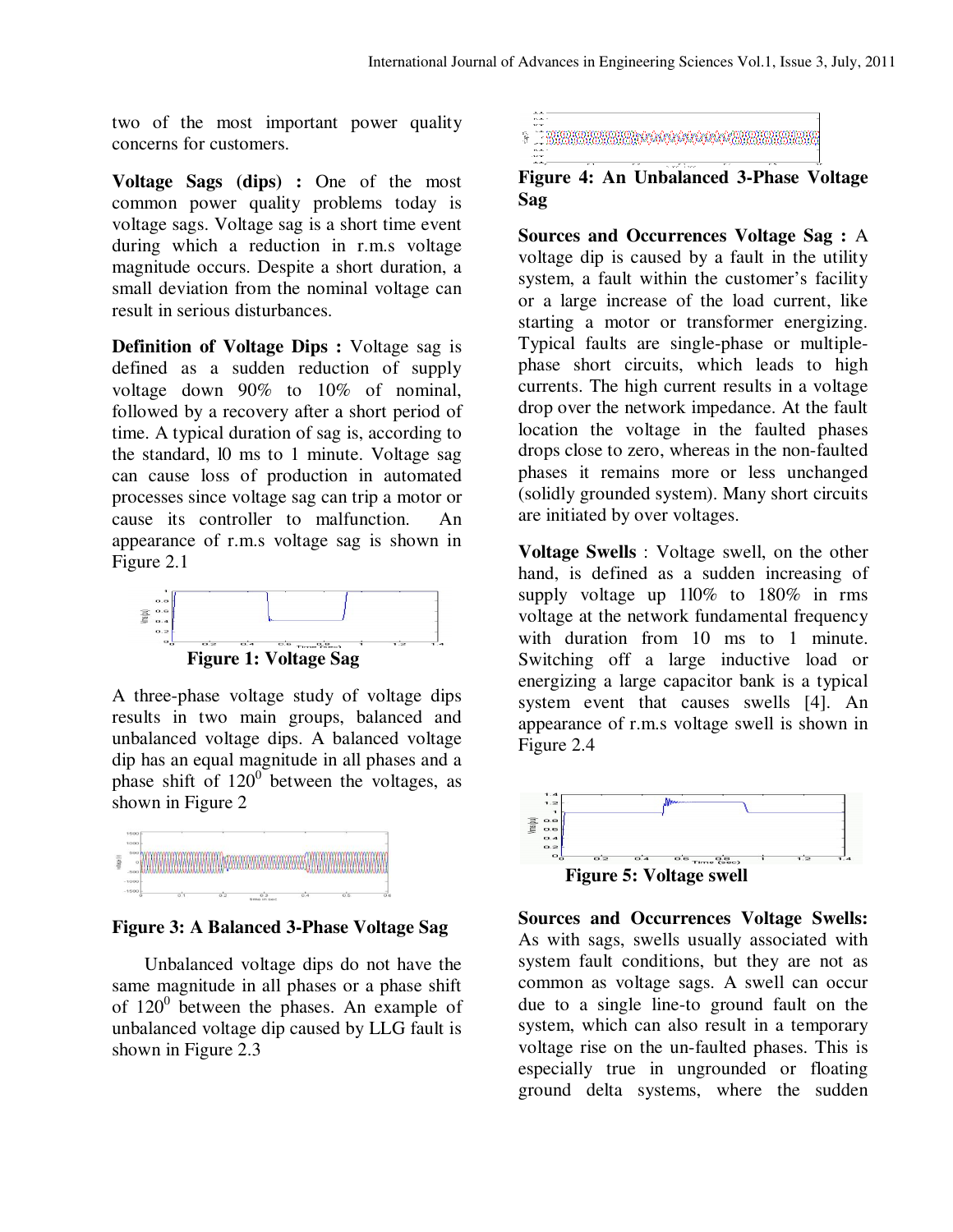change in ground reference result in a voltage rise on the ungrounded phases. Swell can also be caused by switching off a large load or energizing a large capacitor bank. Swells are characterized by their magnitude (rms value) and duration. The severity of a voltage swell during a fault condition is a function of fault location, system impedance, and grounding.

#### **Voltage Interruptions**

 An interruption occurs when the supply voltage or load current decrease to less than 0.1 pu for a period of time not exceeding one minute. The interruptions are measured by their duration since the voltage magnitude always less than 10 percent of nominal. An appearance of r.m.s voltage swell is shown in



**Figure 6: Voltage Interruptions** 

# **Sources and Occurrences of Voltage Interruptions**

 Interruptions can be result of power system faults, equipment failures, and control malfunctions. Delayed re-closing of the protective devices may also cause a momentary or temporary interruption. The duration of an interruption due to equipment malfunctions or loose connections can be irregular.

#### **Effects of Voltage Sag and Interruptions**

 Slow down or stopping of induction motors, tripping of contactors or CBs, Maloperation or tripping of adjustable speed drive, Failure of inverters, Incorrect operation of control and protective devices, Crashing of computers & Communication systems.

 The collapse of computer system, loss of control, shut down of drives, mal-operation of devices may result in problems in certain critical applications,

# **Effects of Voltage Swells**

The major effect of swell is on semiconductor devices, and the insulation of the system. This is further aggravated by the ageing effects of equipments. The life of the lamps and tubes is reduced, and the working of computers, IT and communication equipment is affected and have ageing effect on them. Voltage swell upsets the working of electrical control and variable speed drives.

The main objective of this paper is to classify the power quality problems using wavelet transformation with fuzzy logic. First, the wavelet transformation is described. Then, the paper describes the structure of wavelet transformation with fuzzy logic and, the performance of wavelet transformation with fuzzy logic is evaluated by simulation.

# **WAVELET TRANSFORMATION**

 Recently wavelet analysis is proposed in the literature as a new tool for monitoring power quality problems. Wavelet transformation has ability to analysis different power quality problems simultaneously in both time and frequency domains. The wavelet transform is useful in detecting and extracting disturbance features of various types of electric power quality disturbances because it is sensitive to signal irregularities but insensitive to the regular-like signal behavior. Wavelet analysis deals with expansion of functions in terms of a set of basis functions, like Fourier analysis. However, wavelet analysis expands functions not in terms of trigonometric polynomials but in terms of wavelets, which are generated in the form of translations and dilations of a fixed function called the mother wavelet. Compared with Fourier transform, wavelet can obtain both time and frequency information of signal, while only frequency information can be obtained by Fourier transform. The signal can be represented in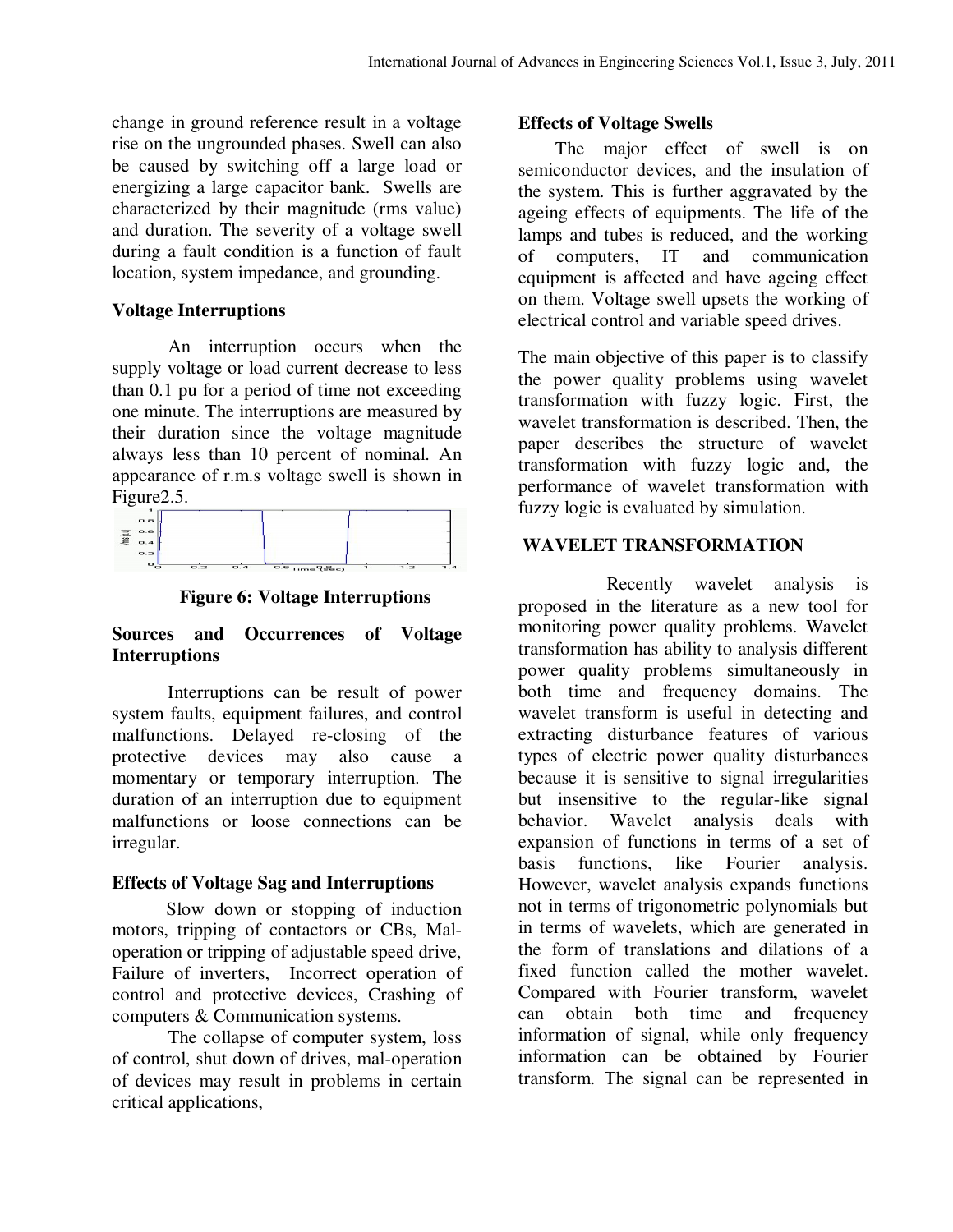terms of both the scaling and wavelet function as follows:

$$
f(t) = \sum_{n} c_j(n) \phi(t - n) + \sum_{n} \sum_{j=0}^{J-1} d_j(n) 2^{j/2} \phi(2^{j} t - n)
$$
  
(1)

where  $c_i$  is the J level scaling coefficient,  $d_i$  is the j level wavelet coefficient,

 $\varphi(t)$  is scaling function,

 $\varphi(t)$  is wavelet function,

J is the highest level of wavelet transform, t is time.

## **Continuous Wavelet Transformation**

Each wavelet is created by scaling and translation operations in a special function called mother wavelet. A mother wavelet is a function that oscillates, has finite energy and zero mean value. Wavelet theory is expressed by continuous wavelet transformation as

 $CWT_{\varphi}X(a,b) = W_X(a,b) = \int_{-\infty}^{\infty} X(t)$  $\sum_{-\infty}^{\infty} X(t) \varphi_{a,b}^*(t)$ **dt (2)** 

 $\varphi_{a,b}(t) = |a|^{\frac{1}{2}} \varphi\left(\frac{t-b}{a}\right)$  $\frac{a}{a}$ a (scale) and b(translation) are real numbers.

# **Discrete Wavelet Transformation**

Equation (2) has great theoretical interest for the development and comprehension of its mathematical properties. However, its discretization is necessary for practical applications. For discrete-time systems, the discretization process leads to the time discrete wavelet series as

$$
CWT_{\varphi}X(a,b) = W_X(a,b) = \int_{-\infty}^{\infty} X(t) \varphi_{a,b}^*(t)
$$
  
dt (3)  

$$
\varphi_{m,n}(t) = a_0^{\frac{-m}{2}} \varphi\left(\frac{t - nb_0 a_0^m}{a_0^m}\right)
$$

# a= $a_0^m$  and b=  $nb_0a_0^m$

In power quality problem analysis, discrete wavelet transformation is adequate to classify the power quality problems.

# **Multiresolution Analysis**

In multiresolution analysis (MRA), wavelet functions and scaling functions are used as building blocks to decompose and construct the signal at different resolution levels. The goal of MRA is to develop representations of a signal at various levels of resolution. MRA is composed of 2 filters in each level which are low pass filter and high pass filter. MRA can be shown as in Fig.7 Suppose signal co(n) is discrete time signal distributed in 2 level. This signal is filtered into high

frequency component level 1  $(d1(n))$  by using high-pass filter  $(g(n))$  and low frequency component level 1  $(c1(n))$  by using low-pass filter  $(h(n))$ . This signal is passed through down sampling as relation in eq. (4)-(5).

$$
c_1(n) = \sum_k h(k-2n) c_0(k) \quad (4)
$$

$$
d_1(n) = \sum_k g(k-2n) c_0(k) (5)
$$

where  $g(n)$  is high-pass filter, h(n) is low-pass filter.



# **Fig. 7. Multiresolution of signal in 2 level.**

In MRA level 2, the component in level 1 is used as initial signal. This signal is passed through

High-pass filter and low-pass filter. The outputs of filter are the high frequency component and low frequency component in level 2 as relation in eq. (6)-(7).

$$
c_2(n) = \sum_k h(k-2n) c_1(k)
$$
 (6)

$$
d_2(n) = \sum_k g(k-2n) c_1(k) (7)
$$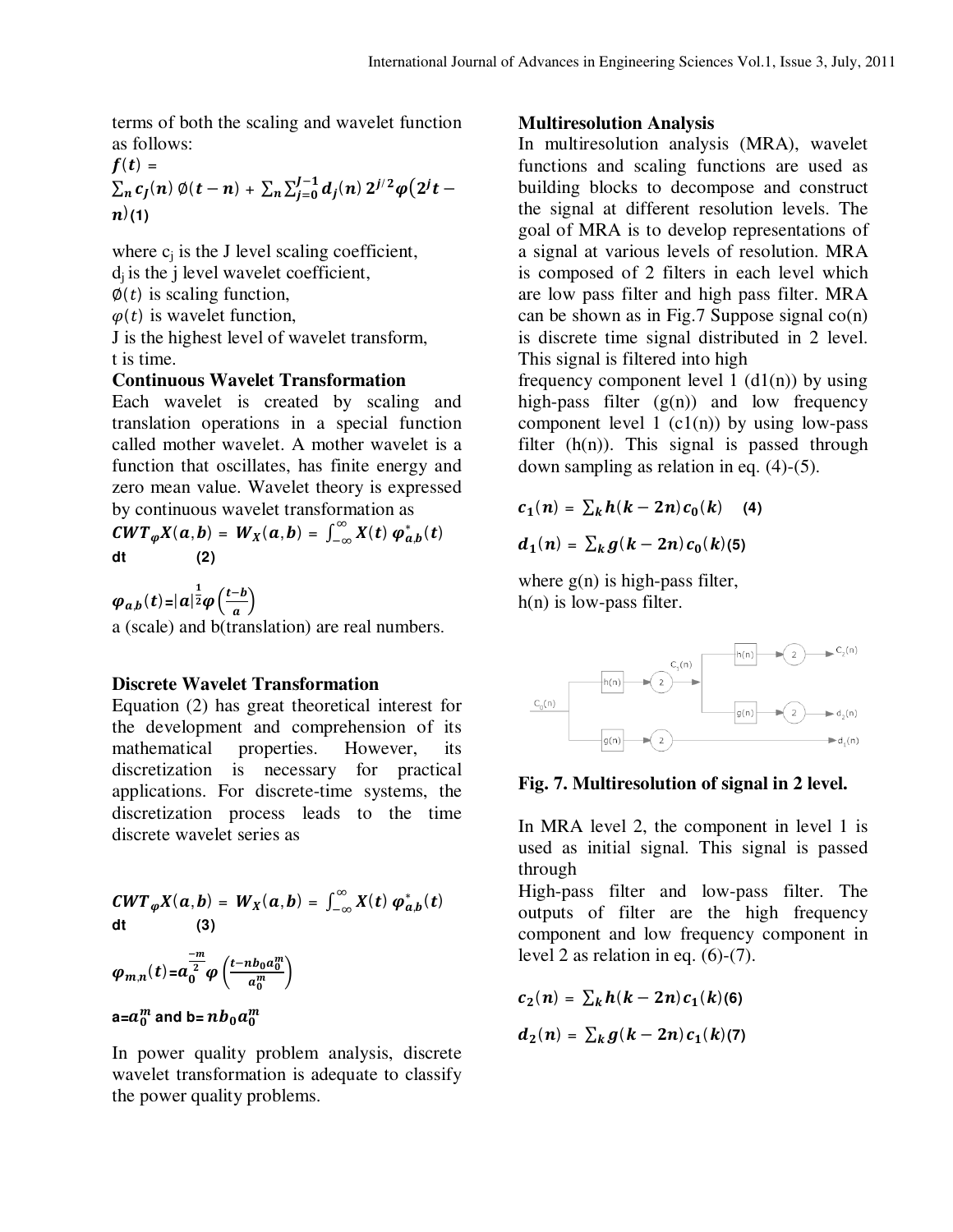# **Feature Extraction**

 MRA can detect and diagnose defects, and provide early warning of power quality problems. Furthermore, using standard deviation multiresolution analysis curve (Std\_MRA) one will have the ability to quantify the magnitude of variation within the signal. The extracted features help to distinguish one disturbance event from another. The standard deviation is used to represent data

in each level of multiresolution analysis. However, the standard deviation is always positive value. In power quality problem, the graph of standard deviation of multiresolution analysis is very similar in some cases such as swell, notching, interruption, and voltage These signals change only magnitude but not change frequency. Hence, the features of these signals at level 7-8 are very similar which are difficult to classify each others. In order to extract feature of these signals, the standard deviation of power quality problem signals are subtracted from standard deviation of pure sinusoidal waveform.



#### **Fig. 8. Procedure in power quality analysis**

# POWER OUALITY PROBLEM **CLASSIFICATION**

Automatic classifiers used for classification of different power quality disturbances can be broadly classified into deterministic and statistical classifiers as described below:

**Deterministic Classifiers:** These classifiers can be designed with limited amount of data with sufficient power system expert knowledge. Rule based expert system and fuzzy expert system come under deterministic classification method.

**Statistical Classifiers:** Statistical methods are suitable when a large amount of data from training of the classifiers is available. Artificial neural network (ANN) and support vector machines (SVM) are the statistical based classifiers. The artificial neural network is more popular in literature and often combined with set of wavelet filters for feature extraction and fuzzy logic for decision making.Both conventional and artificial intelligence (AI) based classification methods are reported in the literature. The limitations of conventional methods are overcome by the AI based methods. Some frequently used AI based classifiers are rule-based expert systems, fuzzy classification systems, artificial neural networks, kernel machines, and support vector machines. The artificial neural network is the most popular method in literature often combined with other AI techniques.

The main drawback of ANN technique is the need of training cycle and requirement of retraining the entire ANN for every new PQ event. With the use fuzzy logic based classifiers the drawbacks of ANN technique can be eliminated.

# **Fuzzy Expert System Based PQ Classifiers**

 Fuzzy logic with rule based expert system has emerged as a powerful categorization tool for PQ events that is computationally simple and fairly accurate. Fuzzy logic system (FLS) has strong inference capabilities of expert system as well as power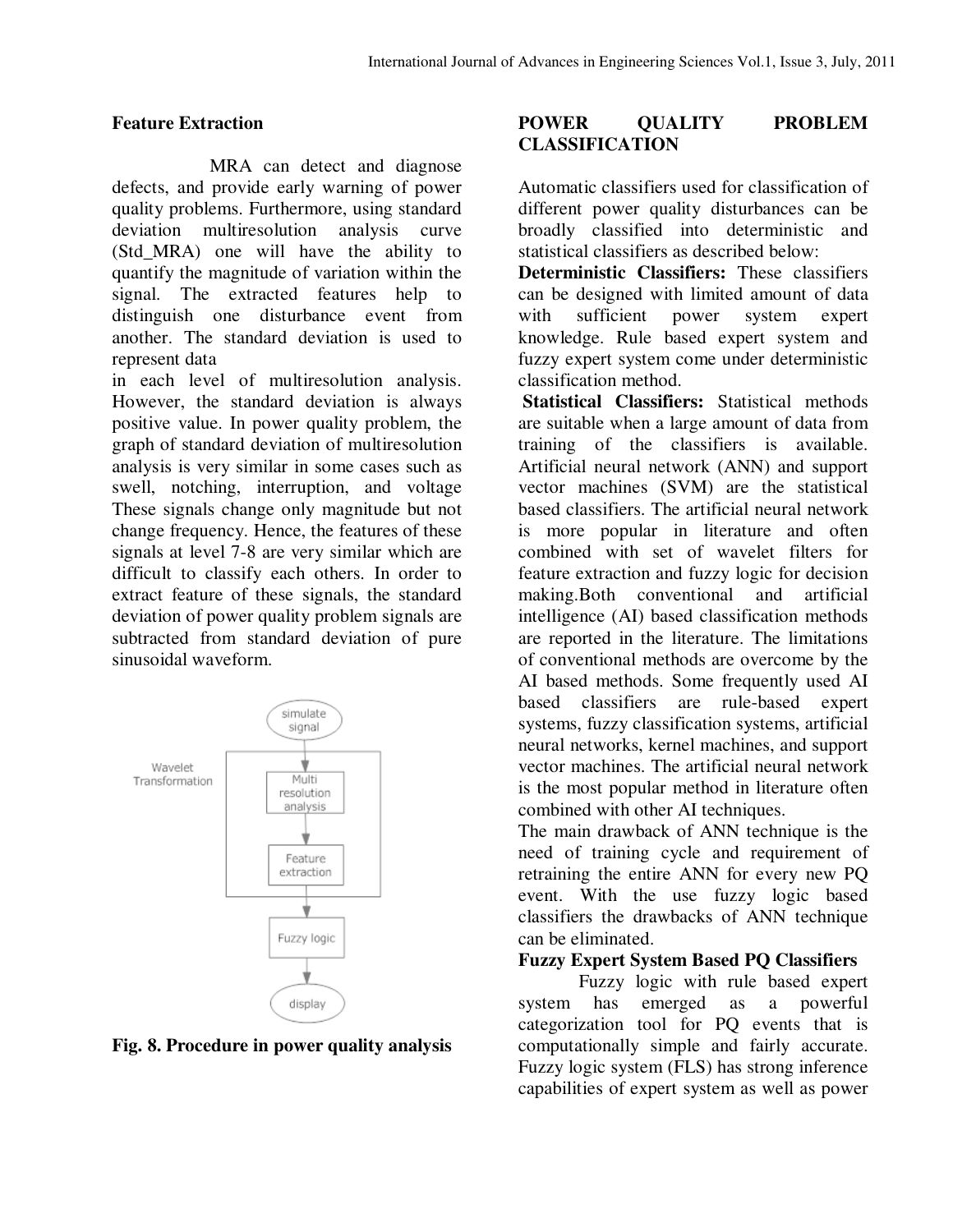of natural knowledge representation. The rules of this AI technique are based on modeling human experience and expertise. A membership function provides a measure of the degree of similarity of an element in the fuzzy subset. The basic block diagram of fuzzy logic system is shown in Fig. 3.



**Figure 3. Fuzzy logic system** 

 The proposed fuzzy expert system used for detection and classification of voltage sags. The extended fuzzy reasoning scheme used for identifying eight kinds of power quality disturbances. The extracted features in wavelet domain and fast Fourier transform (FFT) are used to form the linguistic rules. Simple disturbances such as outage can be detected without the use of DWT and FFT. A hybrid scheme using a Fourier linear combiner and fuzzy expert system has been presented. The captured waveforms have been passed through a Fourier linear combiner block to extract amplitude and phase of the fundamental signal. The proposed method was found to be accurate and robust in presence of noise. It is computationally simple and gives classification result in less than a cycle as compared to the proposed ANN based classifier in which produces large error in presence of noise and is computationally intensive.



Various power quality problems are simulated on system given in fig. various power quality problems can be defined by following features. Fundamental component of voltage, Phase angle shift, Harmonic distortion, number of wavelet coefficients, energy of wavelet coefficients and osilllations in RMS voltages. Proposed fuzzy wavelet expert system is simple to detect and classify various power quality problems. Mamdani type of expert system is proposed here.



**Fig5. Fuzzy expert system** 



**Fig6. Membership functions for DWT levels** 



**Fig7. Membership functions for energy levels** 

Rule base for fuzzy expert system

- 1) If DWT level is fund and energy level is fund then fundamental
- 2) If DWT level is transient and energy level is lower peak then transient
- 3) If DWT level is notch and energy level is lower peak then notch
- 4) If DWT level is flicker and energy level is fund then flicker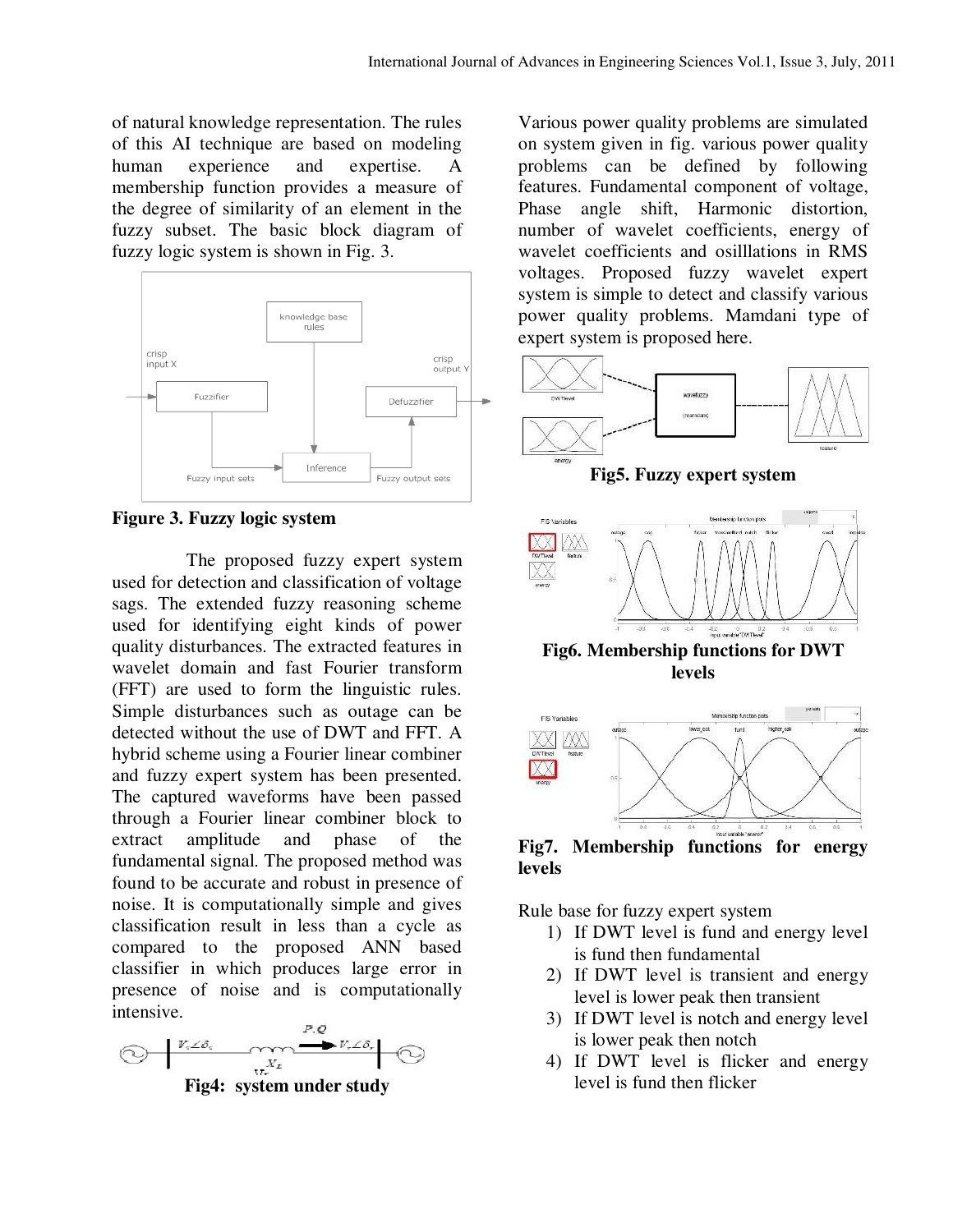- 5) If DWT level is fund and energy level is outage then sag
- 6) If DWT level is sag and energy level is lower peak then sag
- 7) If DWT level is sag and energy level is higher peak then fund
- 8) If DWT level is swell and energy level is higher peak then sell
- 9) If DWT level is sell and energy level is lower peak then fund
- 10) If DWT level is outage and energy level is outage then outage
- 11) If DWT level is impulse and energy level is outage then impulse



**Fig8. Surface viewer of fuzzy expert system Simulation results** 

| 1 aviv-1          |                                       |
|-------------------|---------------------------------------|
| classification    | Output<br><b>of</b><br>fuzzy<br>model |
| fundamental       | 0.053                                 |
| <b>Transients</b> | 0.2584                                |
| <b>Impulse</b>    | $-0.21365$                            |
| <b>Flicker</b>    | 0.5854                                |
| Sag               | $-0.8542$                             |
| <b>Swell</b>      | 0.762                                 |
| Outage            | $-0.9817$                             |
| <b>Notch</b>      | 0.95162                               |

**Table-1** 

By observing table 1 various problems of power quality are classified by fuzzy expert system and it showing the values of fuzzy output for particular power quality problems. Fuzzy classifier in the system time response slows down with the increase in number of rules. If the system does not perform satisfactorily, then the rules are reset again to obtain efficient results. The accuracy of the system is dependent on the knowledge and experience of human experts. The rules should be updated and weighting factors in the fuzzy sets should be refined with time. Neural networks, genetic algorithms, swarm optimization techniques, etc. can be used to for fine tuning of fuzzy logic control systems.

## **CONCLUSION**

 Electric power quality, which is a current interest to several power utilities all over the world, is often severely affected by harmonics and transient disturbances. Due to increased use of various power electronic devices in modern power systems, power quality is becoming an important and challenging issue for the power engineers. There is no unique model which can assess the power quality problem and to identify and classify them properly. Existing automatic recognition methods need improvement in terms of their versatility, reliability, and accuracy. The FUZZY LOGIC based tools have been applied for the PQ classification. This paper addresses different PQ classification approaches in general and FUZZY logic tools are reviewed in particular. Major Key issues and challenges related to these advanced techniques in automatic classification of PQ problems are highlighted. New intelligent system technologies using DSP, expert systems, AI and machine learning provide some unique advantages in intelligent classification of PQ distortions.

To build an ideal PQ classification system, various issues have to be addressed.

- The new algorithms should be able to classify voltage or current transients due to different power system events, such as
- Motor starting, transformer inrush currents, capacitor switching, and high impedance faults.